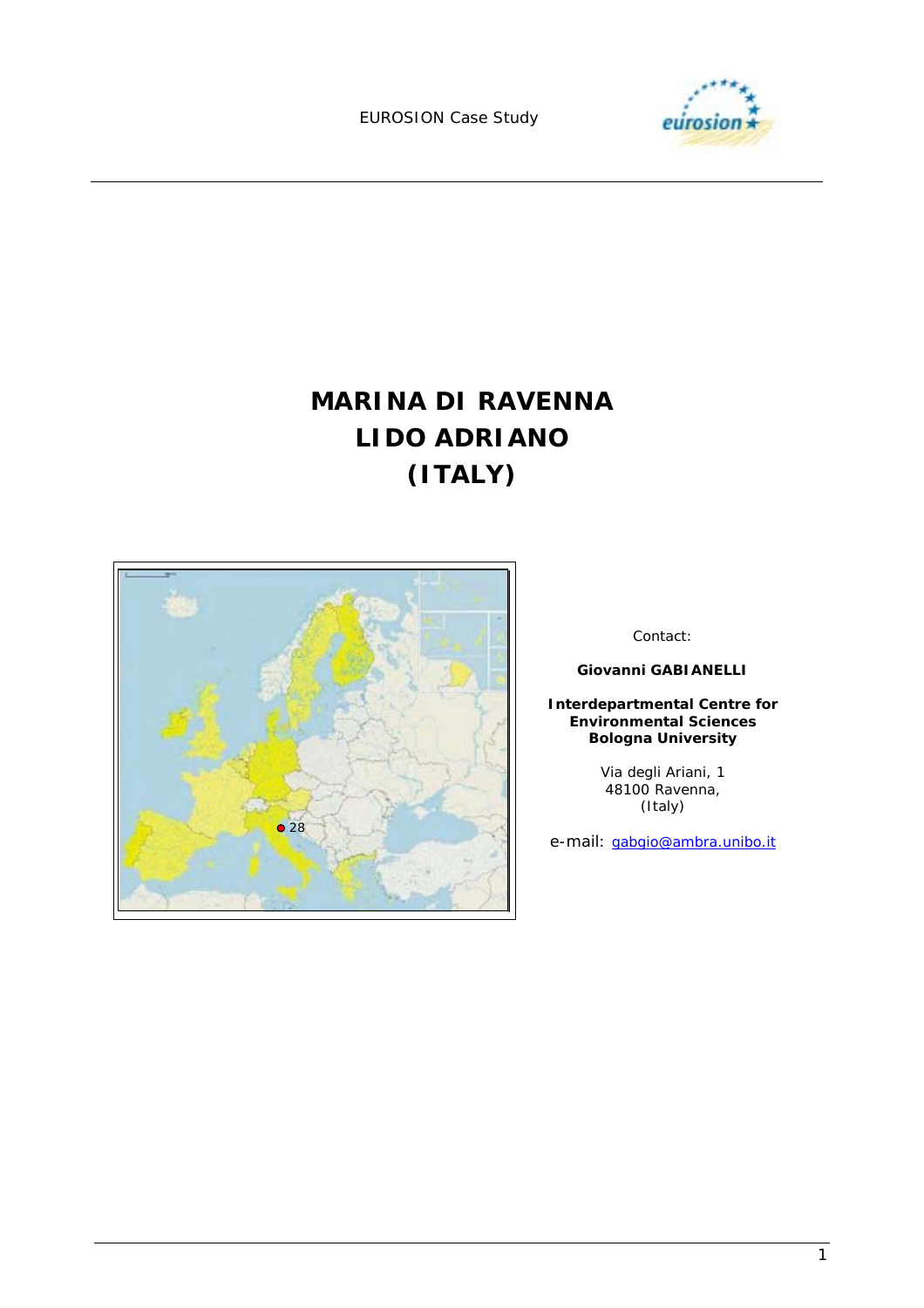

# **1. GENERAL DESCRIPTION OF THE AREA**

The area considered in this report (about 10.5 km long) corresponds to the coastal area of Ravenna between the Fiumi Uniti river mouth and the southern jetty of the Ravenna Port (Fig.1). During the last century, the entire coastline has been strongly influenced by two main factors:

- 1) the building and progressive extending of Ravenna Port jetties (whose present length is about 2800 m) and the lack of sediment supply, formerly coming from the river and from the up drift beaches (South of the river mouth).
- 2) it is important to consider all the negative effects caused by subsidence and the high anthropic impact due to beach-tourism management.



*Fig. 1: Studied area (Marina di Ravenna- Lido Adriano area/ Ravenna's coast).* 

# **1.1 Physical process level**

### **1.1.1 Classification**

- > General: continuous sand coast
- > CORINE: beaches
- Coastal Guide: coastal plain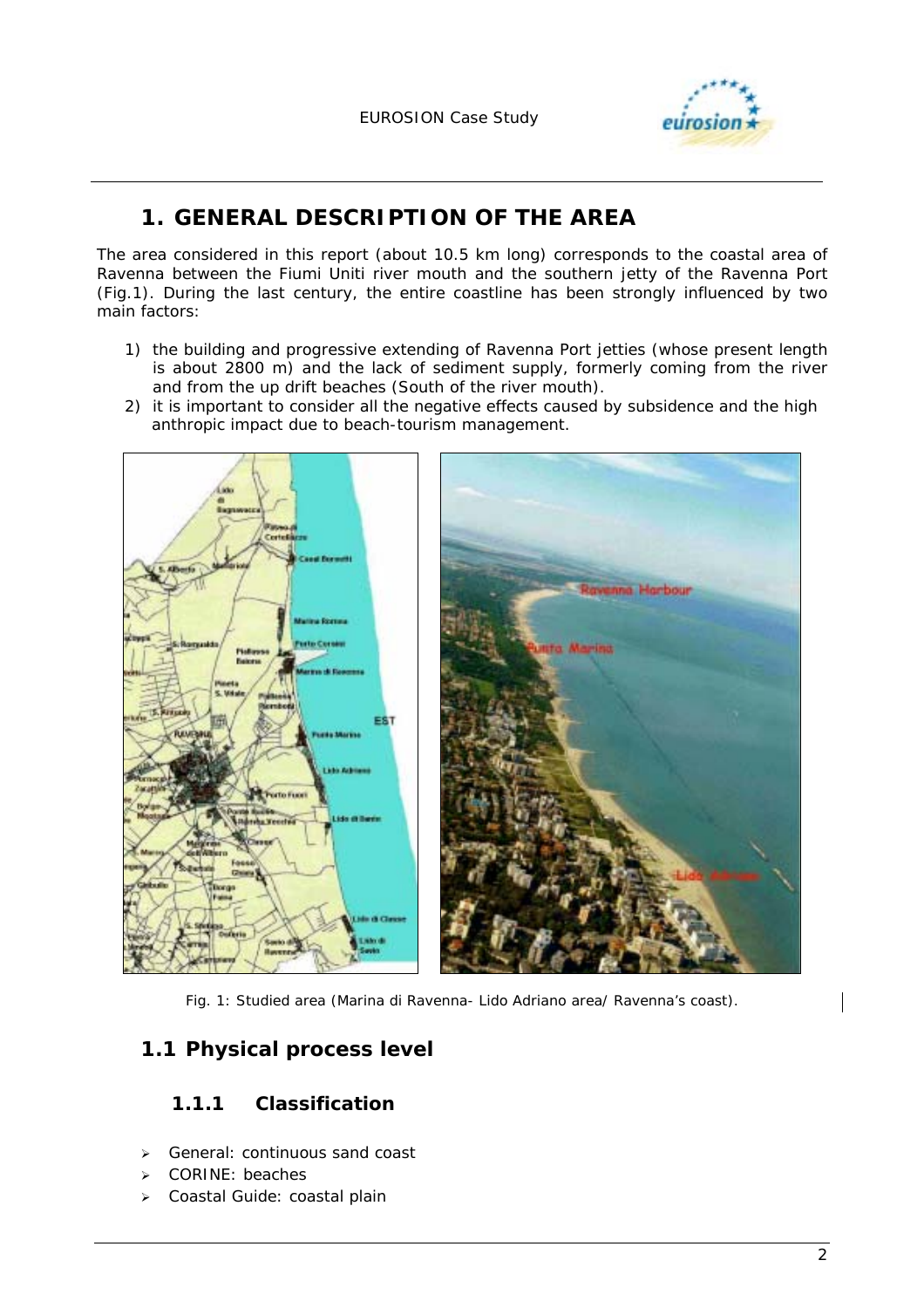

The examined area is formed by the interaction between river-delta and marine coastal processes. From the late Holocene until the beginning of the '900, the coastline has undergone a progressive accretion. This trend was possible through the development of a system of breakerbars which acts as a natural boundary for the marshlands and the backwater areas (Fig.2).



*Fig. 2: Details of the beach - dune bars - lagoon system in the area. The pinewood has been artificially planted on ancient dune bars.* 

### **1.1.2 Geology**

Detailed stratigraphical information available for the area (Emilia Romagna Region, 1999) shows that the coast is characterized by sand-beaches covering muddy-clayey materials derived from more ancient swampy and alluvial deposits (Fig. 3). Generally, the thickness of the modern sands does not exceed 4-6 m. This sediment, displaying a classic cuneiform geometry, completely disappear at a water depth of about 4-6 m. Type of surface sediments: approximately fine sands (an average of Mz 2.06  $\varphi$  in the shoreline; 3.43  $\varphi$  at 2.5 m depth)

The coast have experienced a subsidence greater than 1 m in the last 40-50 years; natural rates of 2-3 mm/y of magnitude have been in fact greatly accelerated in the last half century by fluidextractions (water and gas) from the underground. At present, along the coastal areas, the subsiding rates are, on average, 5- 6 mm/y, with peaks of 9- 10 mm/y. Land subsidence has contributed to heavy beach regression in some places, more than 200 m in about 20 years).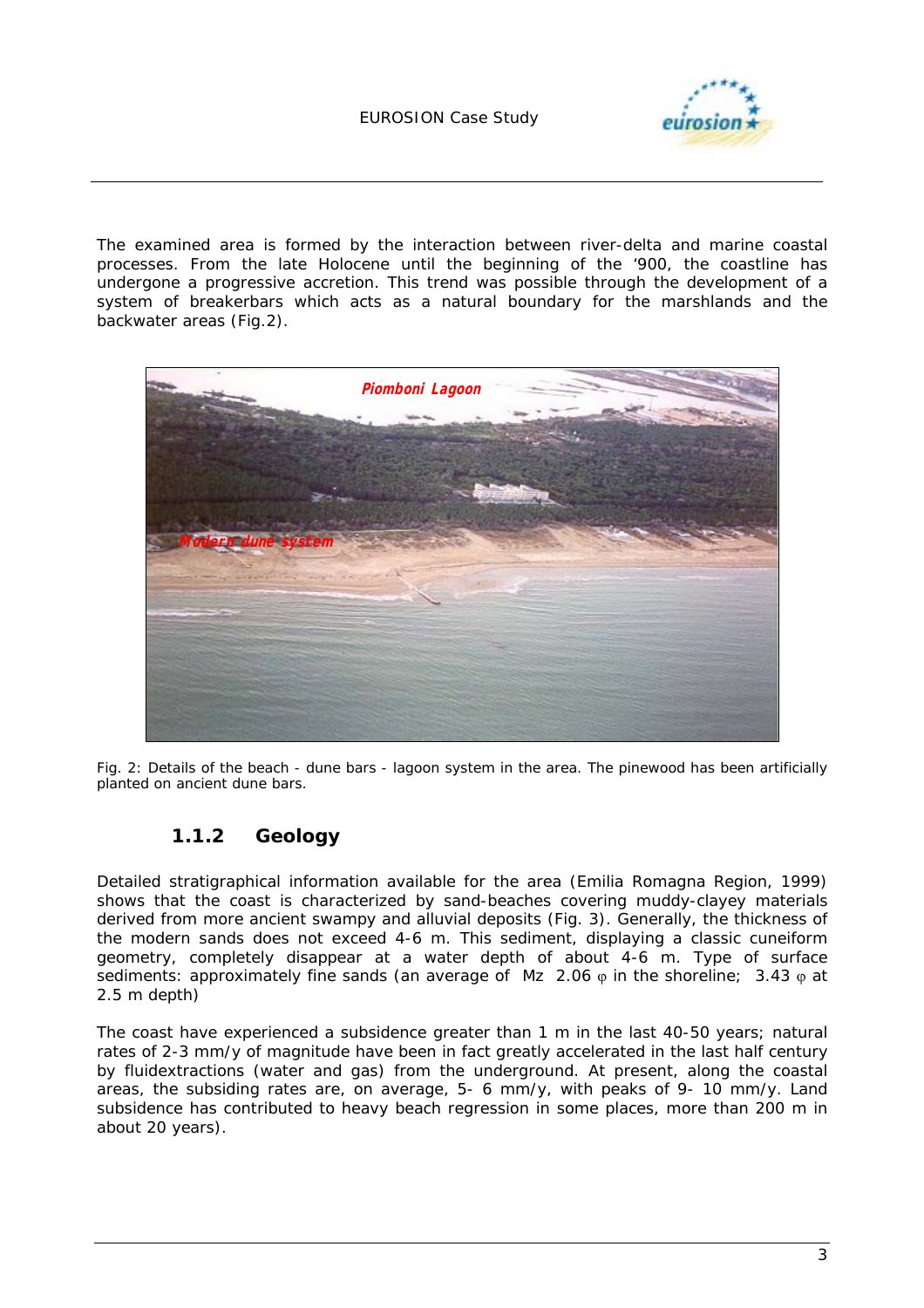



*Fig. 3: Schematic stratigraphic section across Marina di Ravenna- Lido Adriano area. Legend: (1) yellow clay of modern land reclamation; (2) clay with peat, sandy and clayey mud of lagoon environment (3) Sands and beach gravel; (4) Beach and marine coastal environment sands; (5) Mud with sandy levels of marine coastal environment; (6) Sands and mud of Holocene transgression; (7) Clays, mud and sands of continental environment (Angeli et al., 1970; modified.).* 

### **1.1.3 Morphology of the coast**

In the last decades, as a result of the combined effects of subsidence, jetty construction, urbanisation, lack of sediment supply from rivers, etc., the coastline experienced a huge erosion rate in the southern part (from the Fiumi Uniti river mouth to about Punta Marina) and a significant accretion in the northern part (close to the jetty; Fig. 4).



*Fig. 4: Littoral area between the Fiumi Uniti river mouth and the southern jetty with a schematic map of the erosion-accretion zones* 

After an extreme storm event, which occurred in 1966, the majority of the Northern Adriatic coastal areas was flooded. Since then, many coastal protection structures have been built along the coastline. Protection structures can be found offshore Lido Adriano (Fig. 4), with a serie of detached breakwaters and a seawall (in the late sixties), offshore Punta Marina with a serie of rock groynes and a beach nourishment (in the late eighties) protected by a submerged breakwater and submerged groynes all of them made with sand bags.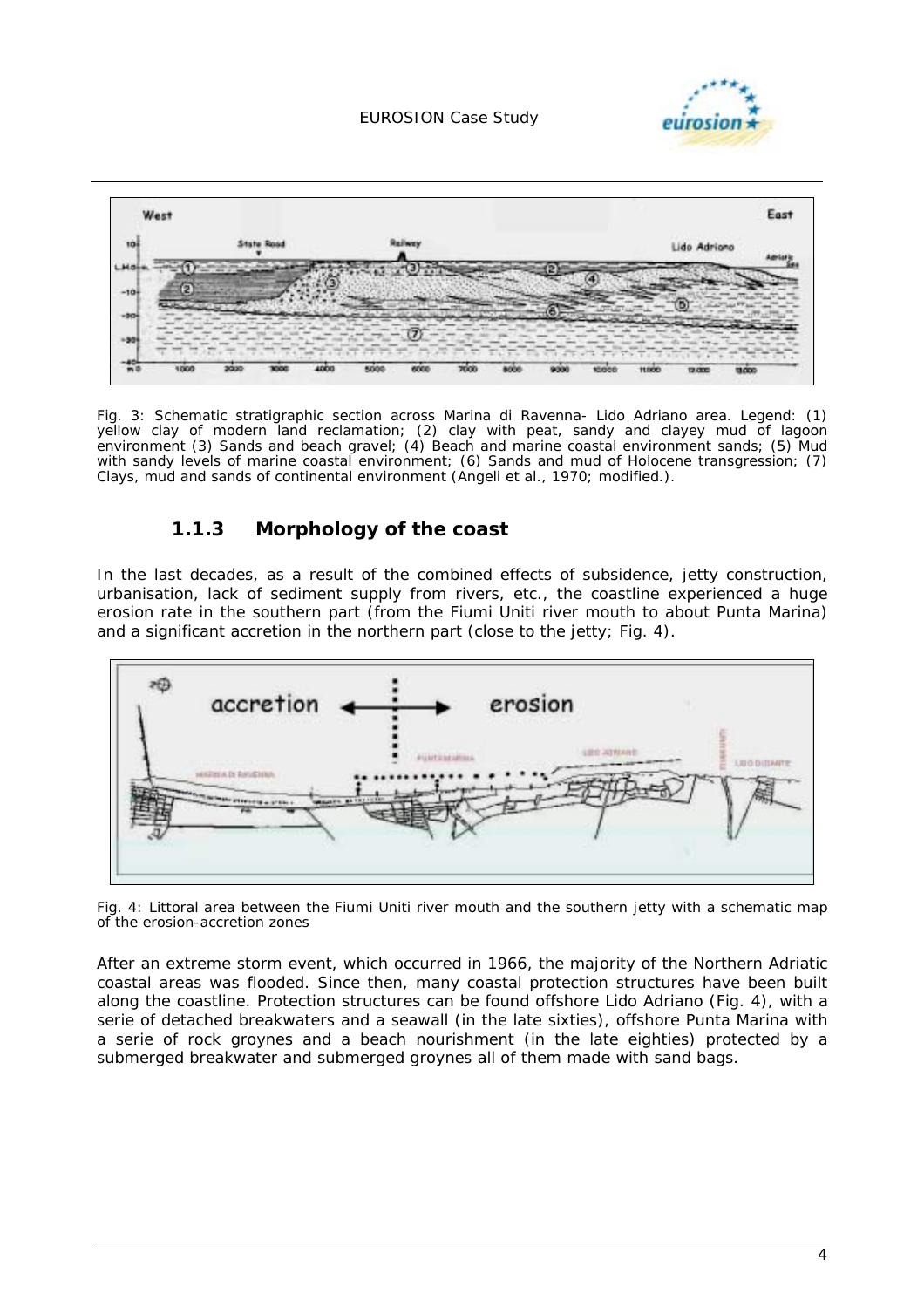

In this area, the shoreline displays the following features:

- > Orientation: about 330°
- $\triangleright$  A sedimentary cell about 10.5 Km long consisting of:
	- About 4.5 km of unprotected and accreting coast in the northern sector.
	- About 6.0 km of coastline characterised by erosional patterns in the centralsouthern sector. It corresponds to the area protected by artificial reefs (about 3.0 Km of submerged parallel breakwaters and about 3.0 km of emerged parallel breakwaters; where annual partial nourishment is performed).
- $\geq$  The beach width ranges from few meters in the southern sector to more than 150 m in northern part.
- > Beach slope: from less than 1° (emerged) to 2.5° (submerged).

#### **1.1.4 Physical processes**

Based on its features, this coast can be assigned to a "dissipative" type. The shoreline is characterized by a slight topographical gradient. The "up rush" of waves on the shore is delimited by the external surf-line. The tidal regime is that of a micro tidal type with the diurnal mean range of 80 cm for the spring tide and 30 cm for the neap tide.

High waterlevels in the North Adriatic Sea can be caused by storms coming from the southeast, the Sirocco wind, associates to depressional fields, which move towards the East. These events can determine oscillations with periods of 22 hours and maximum amplitudes often exceeding 1 meter. The data recorded by the tidegauge of Porto Corsini showed that, during 1999, the maximum value of the sea level rise recorded was 1.67m, caused by both the astronomical and the meteorological effects.

The prevailing wind and waves, which determine the main components of the solid coastal transport in the area (Fig. 5) are those from the North-east (locally called "Bora") and the South-east ("Scirocco").

The typical characteristics can be summarised as follows:

- $\geq$  Waves range: main orientation of the waves is 30-45° and 120-145°.
- $\geq$  Max Hs: 4m, with a wave period of 8-9 sec.
- $\geq$  Mean Hs: 1.5-2 m, with a wave period of 5-6 sec.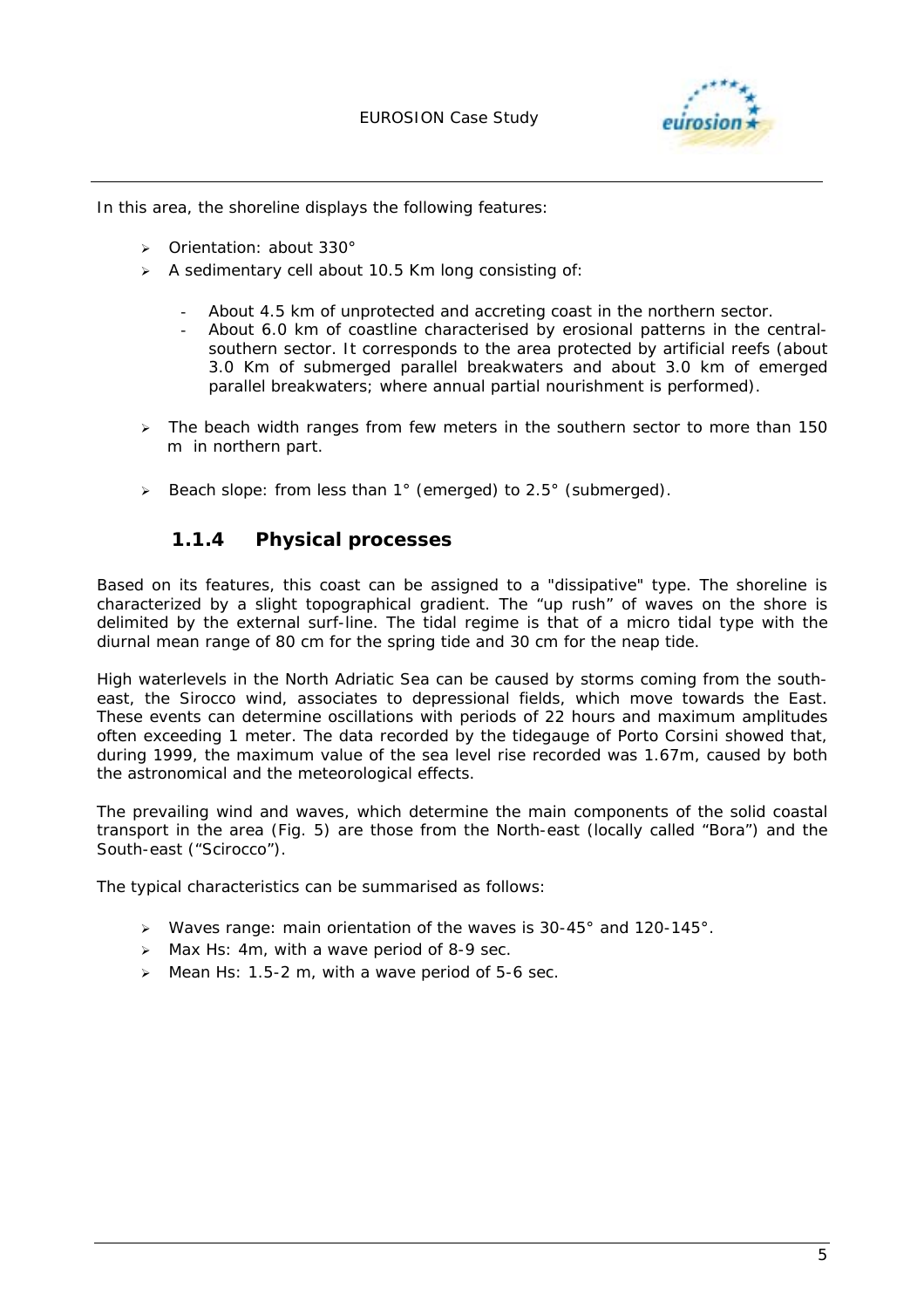



*Fig. 5: A schematic map of the main direction of the total solid transport recorded in the area (Idroser, 1996).* 

More detailed analyses of the distribution of total solid transport perpendicular to the coastline show that for different intensities, frequencies and waves steepness, the prevailing sea are from the SE (influenced by Sirocco wind) close to the shoreline, and from the NE (influenced by Bora wind) where water depth is higher than 3 m.

#### **1.1.5 Erosion**

The shoreline shows erosion and accretion in different places. These erosion and sedimentation patterns change over time. The development of the coastline, based on the analysis of available aerial imagery taken from 1954 to 2000 is schematised in Fig. 6. Bottom altimetric evolutions, obtained by 1968-2000 bathymetric surveys, are summarised in Fig. 7-8.

In Marina di Ravenna the emerged beach shows a marked accretion (about 140-150 m in the last 50 years) while, where water depth exceeds 3-4m, a slight negative altimetric budget can be observed. It was caused by a loss of about 1.7 million  $m^3$  of sediment, in the period between 1968 and 2000 (Fig. 7).

Obviously, during the same period, higher volumetric values have been recorded in Punta Marina and Lido Adriano where erosion takes place. In this areas the loss of sediment ranges from about 13 million m<sup>3</sup> between Punta Marina and Lido Adriano (Fig. 8a) to more than 27,5 million  $m^3$  in the area between Lido Adriano and the Fiumi Uniti river mouth (Fig. 8b).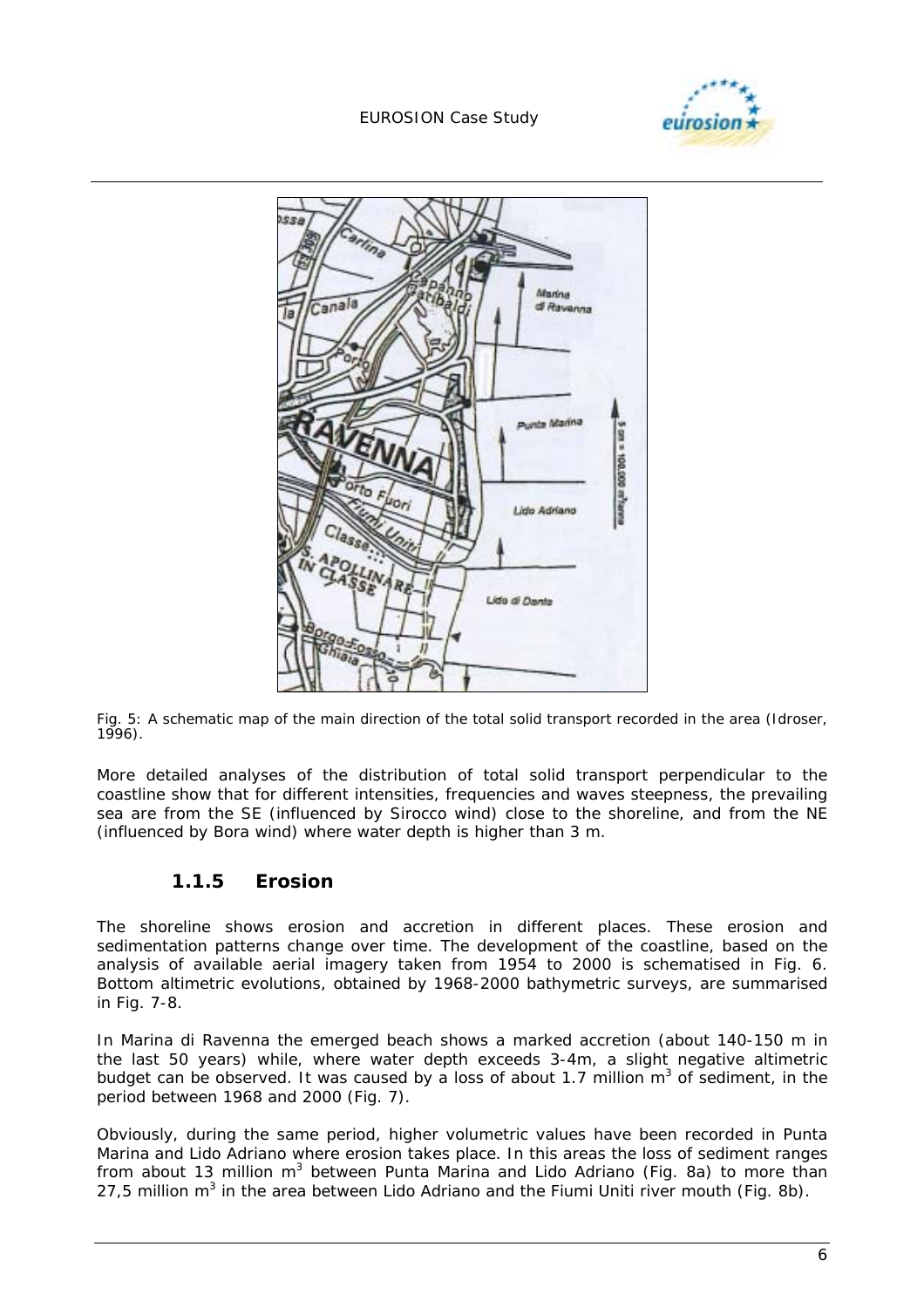





*Fig.6: A schematic map of the modern coastline evolution of the area.* 



*Fig. 7: Schematic map of altimetric variation (m) of the seafloor from 1968 to 2000 in the Marina di Ravenna zone.*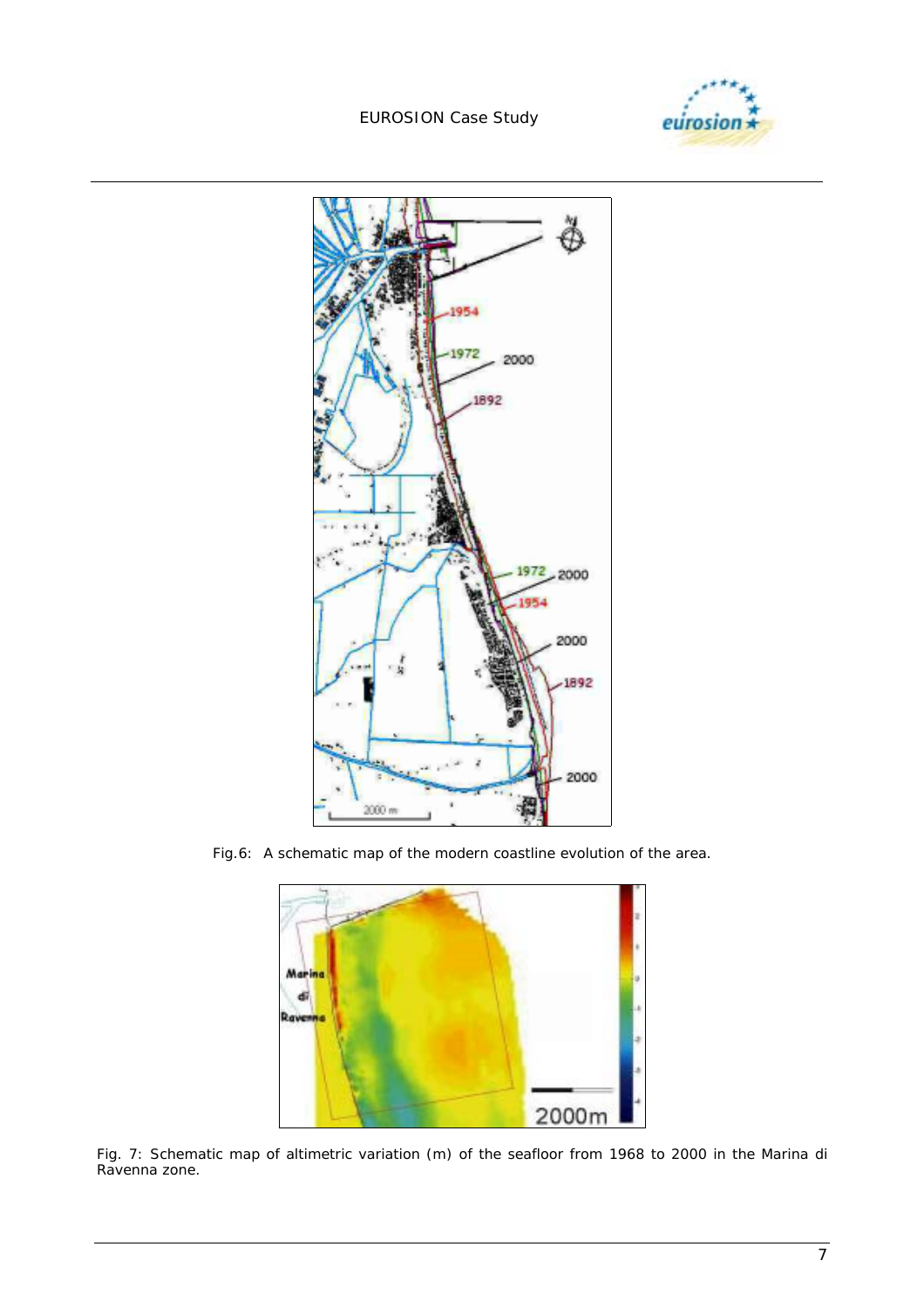



*Fig. 8a & 8b: Schematic altimetric variation (m) of the seafloor from 1968 to 2000 in the Marina di Ravenna zone (on the right) and Lido Adriano- Foce F.mi Uniti (on the left).* 

#### **Erosion Type**

Figure 6, 7 and 8 show both erosion and sedimentation in the area. The main erosive phenomena are recorded in the zones surrounding the Fiumi Uniti mouth, which has been dismantled and withdrawn of about 450 m in the last century mainly because of the decreased fluvial solid contributions (consequent negative total sediment budget). During this century the entire region has suffered from the modifications of the human activity, which has almost completely destroyed the original environmental setting.

Acute erosion can also occur in case of severe storms. Than the sand on the shore will first be transported to the beach where it might stay or will be transported in a longshore direction.

#### **Erosion Cause**

The cause of erosion is mainly due to the lack of fluvial sediment input. Extractive activity exercised until 1978 along fluvial river beds, the embankment interventions, the lack of cleaning activity in river beds, etc., have concurred to produce a strong reduction of the sediment supply to the coast, determining a sensitive deficit in the sedimentary budget (Idroser, 1984).

In addition, in the last 30-40 years, an intensively increased anthropic activity, mainly connected to the development of tourism, has led to a complete alteration of the coastal morphology (for example, substantial dismantling of the sand bars and urbanisation in proximity of the beach; Fig. 9) and of the coastal dynamics with an associate increasing subsidence.

The subsidence produces a big impact on the erosional process. For instance, at Lido Adriano, approximately 45 cm of land lowering, recorded in the period 1957- 1977, has caused a regression of the shoreline of about 126 m (Carbognin et al., 1982). Further, the subsidence phenomenon does not only cause an accentuation of the erosional processes. Being an irreversible phenomenon subsidence in a low coastal plain produces a definitive decrease of the land elevation in respect to the sea level rise and therefore an increasing risk of marine ingressione (Cenas, 1997).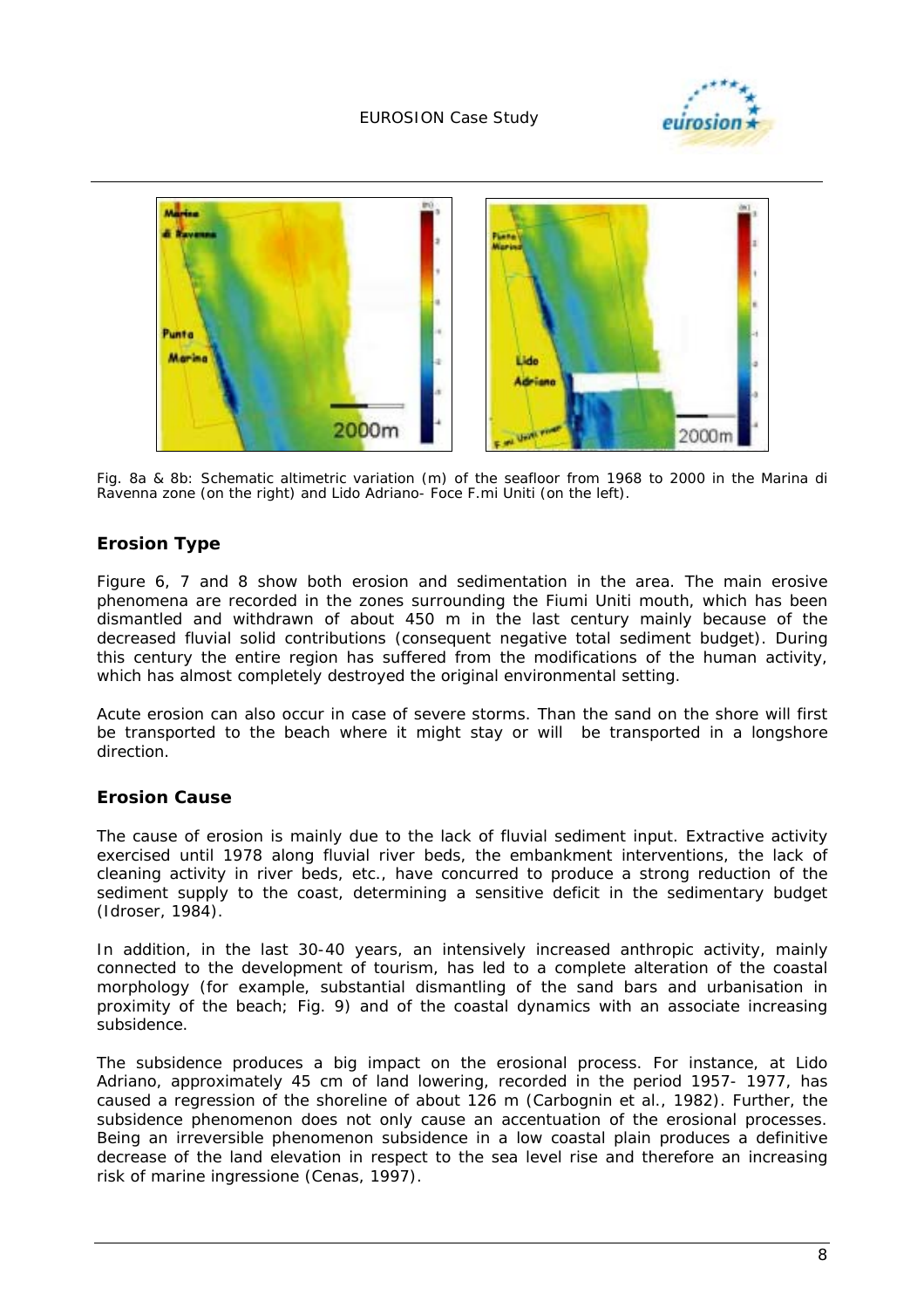

The highest crisis level along the entire north-Adriatic coast has been reached at the end of the 70s, when the anthropic activities on the shoreline had reached the maximum uncontrolled expansion.

This expansion has been partly decreased from the beginning of the '80 as a consequence of the adoption of a specific regional Law (n. 35 of 1984) which has resulted, in more restrictive terms and a national law for the protection of the territory (Galasso Law, n. 431, 1985).

The protection structures built up in the '70s nearby Lido Adriano influence the erosion. In such a limited sedimentary cell, an action of this kind caused constant underflow erosion, which induced an accentuation of the erosional phenomena, northwards.



*Fig. 9: Clear example of uncontrolled coastal urbanisation in Lido Adriano area.* 

#### **1.2 Socio-economic aspects**

The major function of the coastal area is tourism and recreation. Industrial buildings are located only in the area of the harbour. More than 100 bathhouses are located on the 10.5 km of beaches. Some of them are big in size because they include bars, restaurants, various entertainment infrastructures, etc. These structures damaged and destroyed the dune bar (Fig. 10) and, because of an uncontrolled use of the beach, they caused heavy and continuous impacts on the existing residual dune bars and on the pinewood. Some sectors of the pine forest, together with the "Piombone lagoon" in the back (Fig. 2) are included in the protected areas of the Regional Park of Po Delta and classified as SIC/ZPS (Sites of Community Importance/ Special Protection Zones) on the base of the UE - Habitat directive.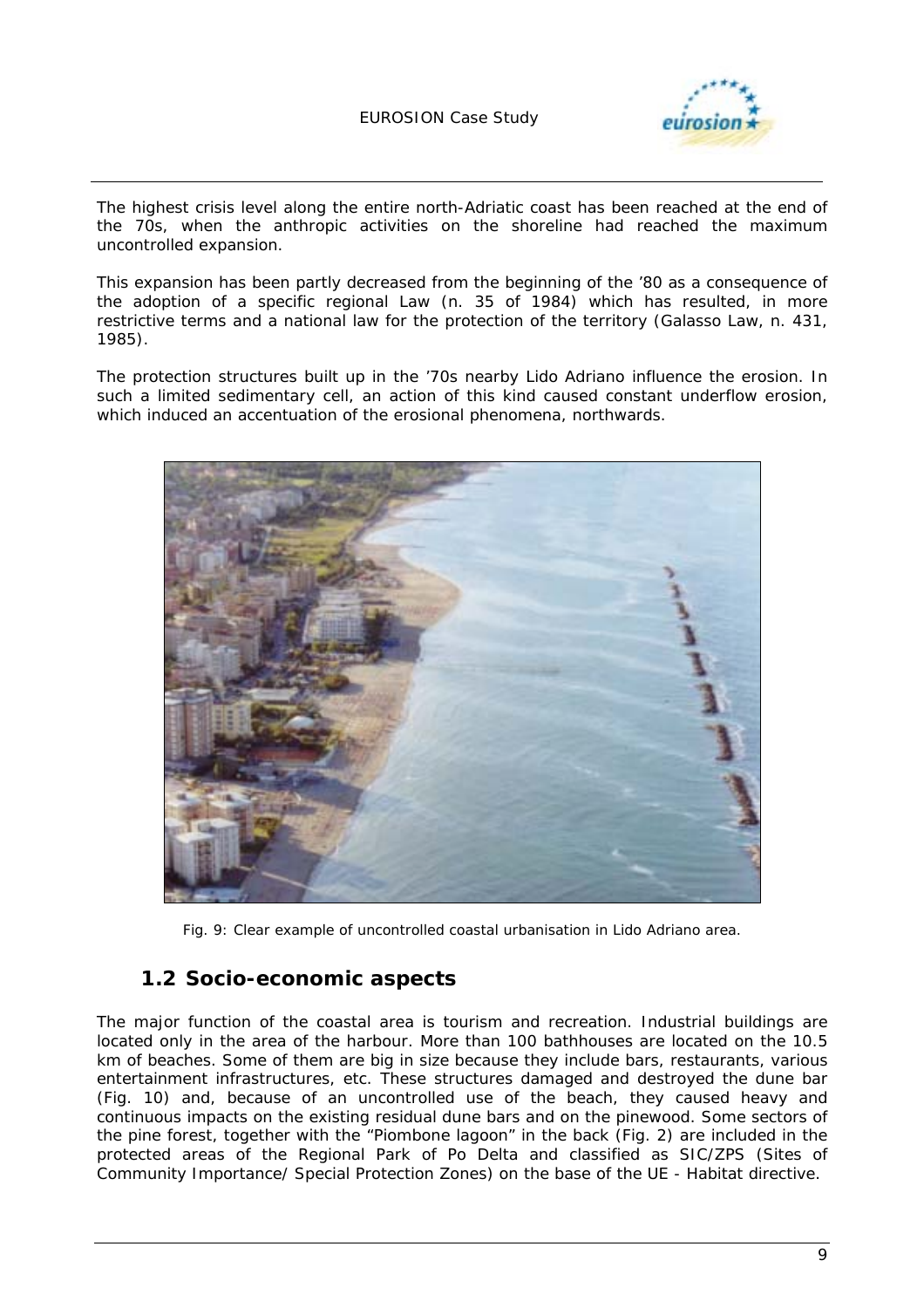



*Fig. 10: Example of bathhouse built in Punta Marina impacting the residual dune bars and pinewood.* 

On average, the total annual use of the beach, recorded in this part of the coast, is described in the table below (from Comune di Ravenna, 1996, 2000):

*Table 1: Tourist statistics from Ravenna community.* 

| <b>Site</b>              | <b>Resident</b><br> year 2000 | <b>hotels</b> | population Tourists attendance in Tourists attendance in<br>lother structures |
|--------------------------|-------------------------------|---------------|-------------------------------------------------------------------------------|
| <b>MARINA DI RAVENNA</b> | 4126                          | 93225         | 206266                                                                        |
| <b>PUNTA MARINA</b>      | 3280                          | 65587         | 514724                                                                        |
| LIDO ADRIANO             | 5120                          | 47246         | 169078                                                                        |
| ΤΟΤ.                     | 12526                         | 206058        | 1529822                                                                       |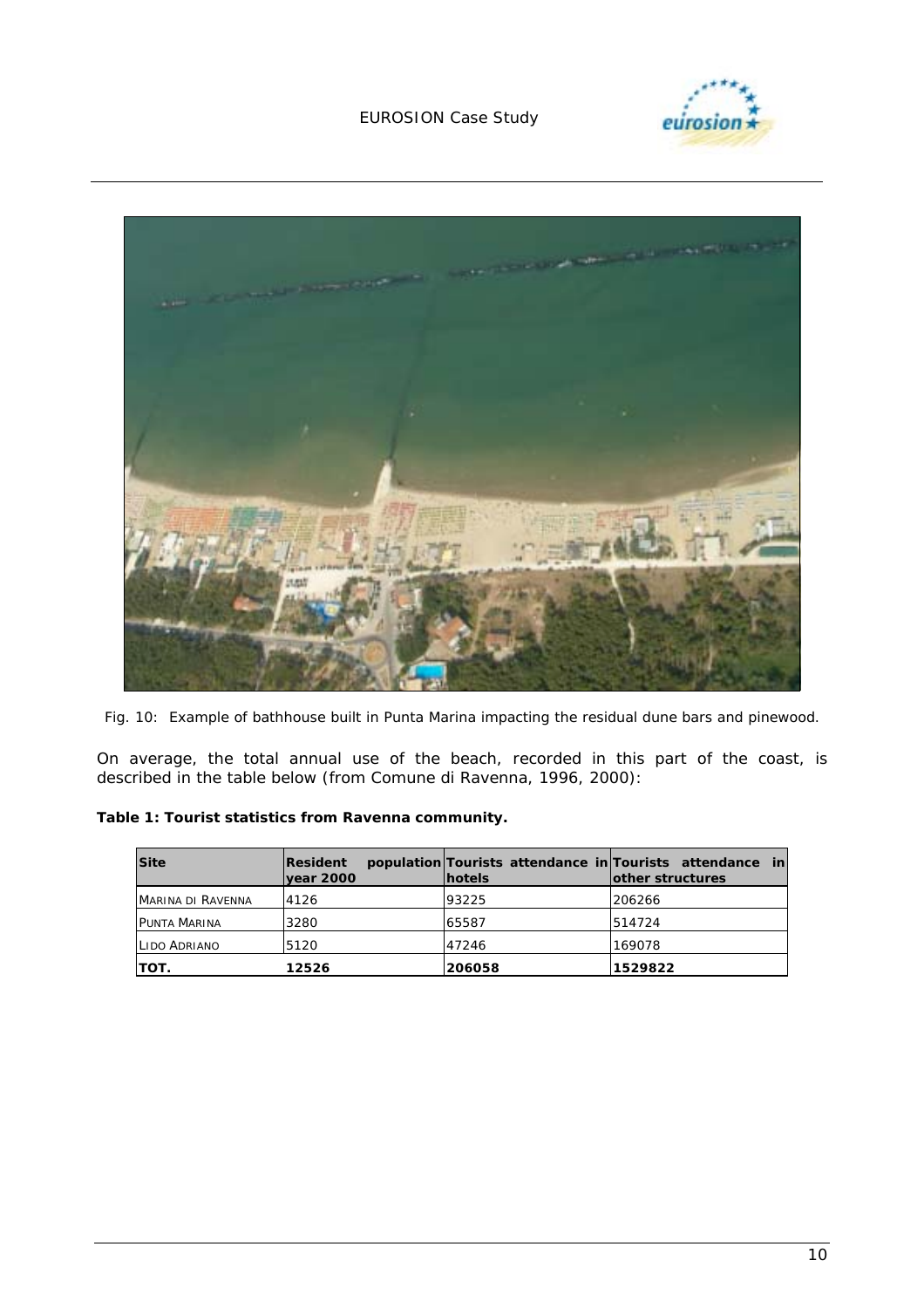

# **2. SOLUTIONS / MEASURES**

The actual beach management strategy, according to the present knowledge, began in 1997, with the design of a new coastal semi- submerged protection structures (Fig. 11, 12), required because the previous submerged breakwater and groynes made of sand bags resulted ineffective. The former works, in fact, did not give any kind of protection to the beach, which kept eroding very quickly.

Starting from 1997 a series of successive projects has been developed to protect the urban area and to maintain a reasonable beach width in order to permit the tourism development, which is the most important economic income for the area.



*Fig. 11: Coastal area of Punta Marina with existing coastal protection structures (in blue 1999-2000 protection structures, in red breakwater prolongation).*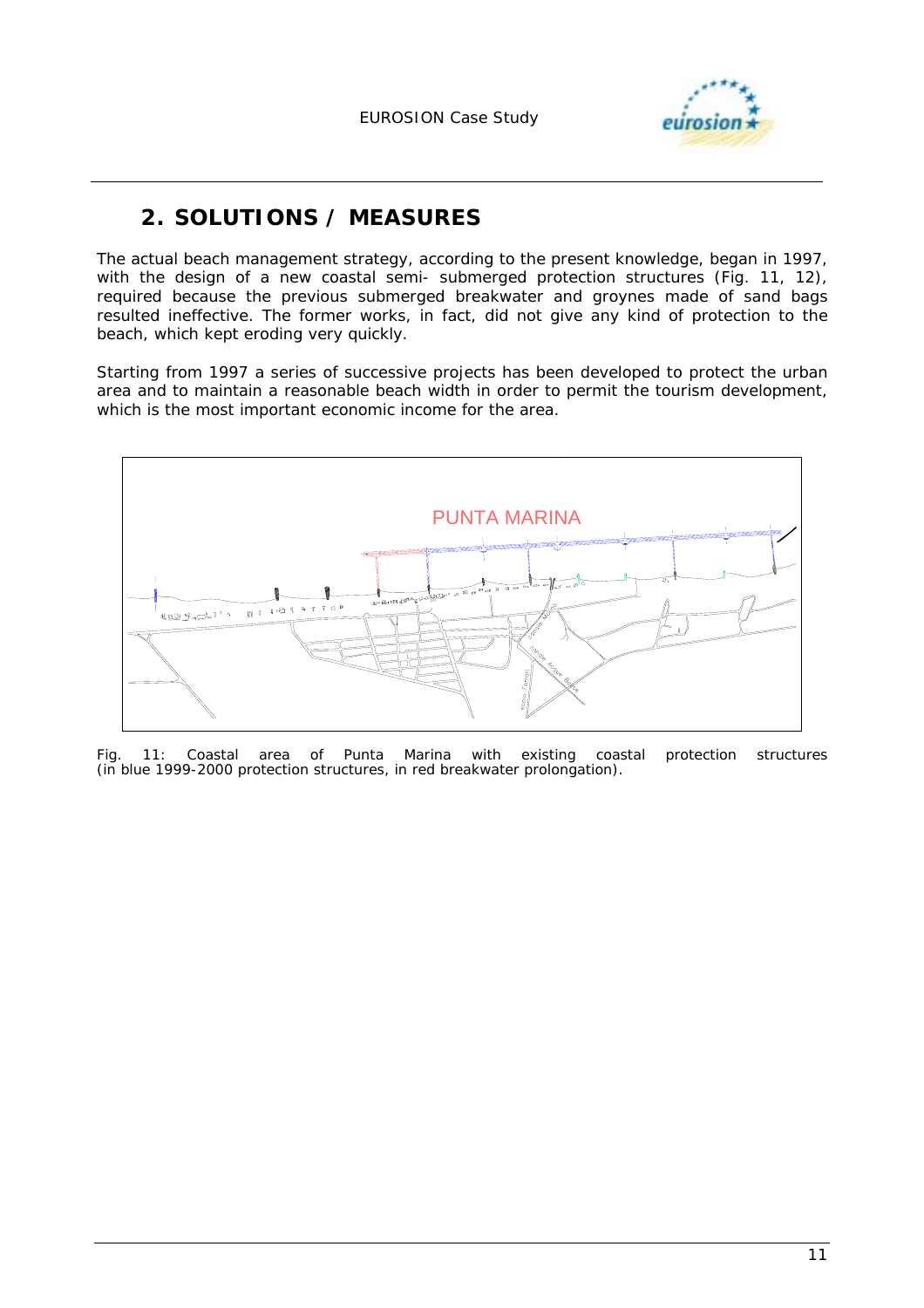



*Fig. 12: Designed maintenance and improvement of new semi- submerged structures in front of Punta Marina.*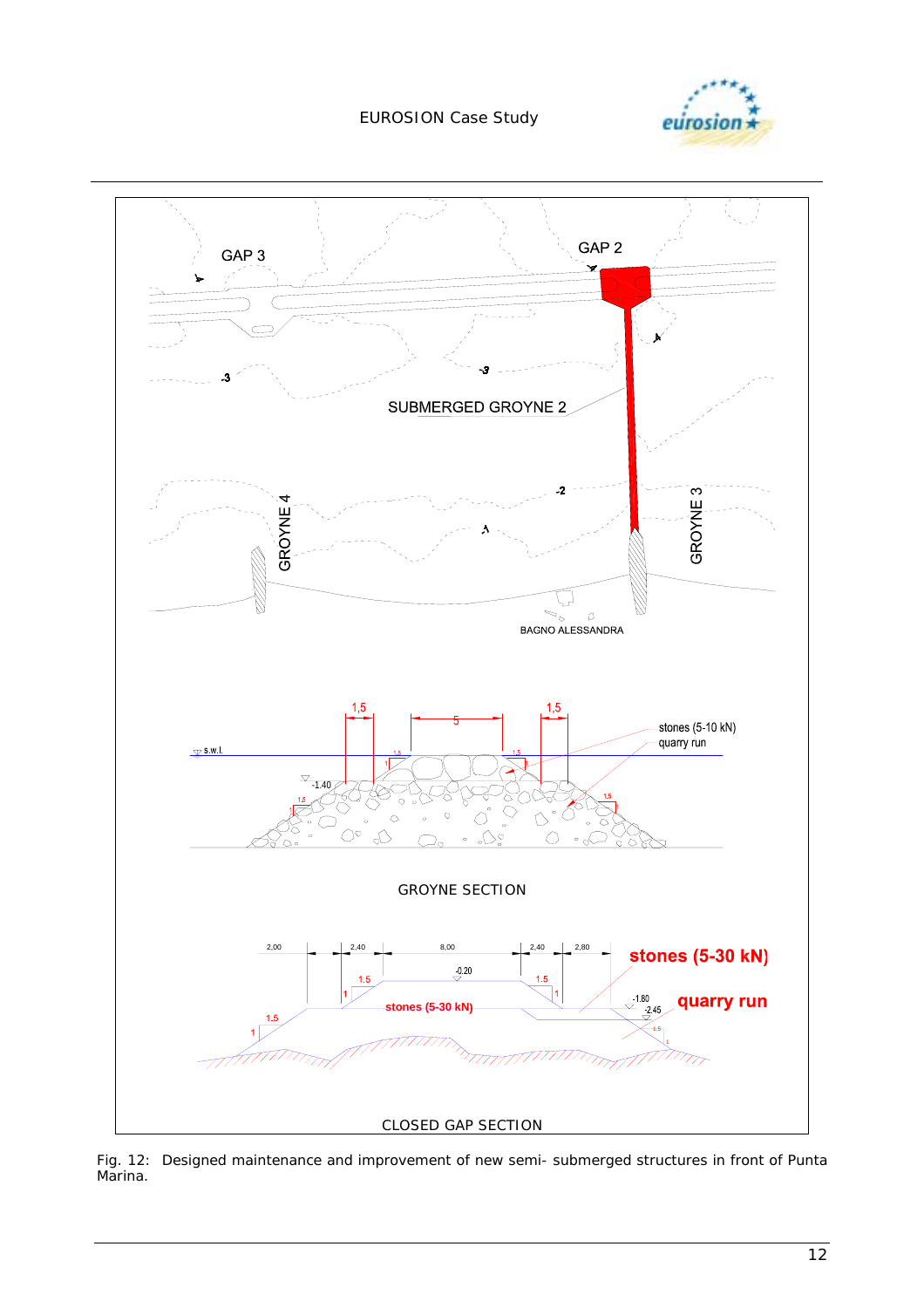

Coastal protection works began in the late 1999; in the following table performed and planned works are summarised.

#### *Table 2: Planning of works.*

| Date                                  | Type                                            | <b>Description</b>                                                                                                                                                                                     | Cost<br>$(ML \in)$ |
|---------------------------------------|-------------------------------------------------|--------------------------------------------------------------------------------------------------------------------------------------------------------------------------------------------------------|--------------------|
| 1999-2000                             | Protected<br>nourishment                        | Construction of a submerged breakwater (2450 m<br>long, about 250 m offshore the coastline, 0.20 m<br>below s.w.l.), with a series of gaps to enhance inner<br>water quality, and 4 submerged groynes. |                    |
|                                       |                                                 | Construction of a groyne (partly submerged) North of<br>the breakwater to allow for compensation of<br>downdrift effects.                                                                              |                    |
|                                       |                                                 | All structures were made of random placed rock<br>elements.                                                                                                                                            |                    |
|                                       |                                                 | along the beach protected<br>Beach fill<br>by the<br>breakwater ( $D_{50} = 0.20 \div 0.26$ mm, 125.000 m <sup>3</sup> ).                                                                              | 5.79               |
| 2000                                  | <b>Structures</b>                               | Prolongation of the submerged breakwater (420 m<br>North) and construction of a new submerged groyne.                                                                                                  |                    |
|                                       |                                                 | All structures were made of random placed rock<br>elements.                                                                                                                                            | 0.89               |
| 2001                                  | Protected<br>nourishment                        | Beach fill along the beach protected by<br>the<br>breakwater ( $D_{50} = 0.20 \div 0.26$ mm, 25.000 m <sup>3</sup> ).                                                                                  | 0.38               |
| 2002                                  | Maintenance<br>nourishment                      | fill<br>in critical areas shoreward of<br>Beach<br>the<br>breakwater ( $D_{50} = 0.20$ mm, 17.000 m <sup>3</sup> ) and<br>downdrift of the breakwater ( $D_{50} = 0.20$ mm, 40.000<br>$m3$ ).          | 0.83               |
| 2003<br>(constructio<br>n ongoing)    | Maintenance and<br>improvement of<br>structures | Closing of a gap in the breakwater and reshaping of<br>the wide gap in front of Molino channel.                                                                                                        |                    |
|                                       |                                                 | Reshaping of an existing submerged groyne and<br>construction of a new one south of Canale Molino.                                                                                                     | 0.52               |
| 2003<br>(constructio<br>n<br>ongoing) | Maintenance and<br>improvement of<br>structures | Closing of a gap in the breakwater and reshaping of<br>an existing submerged groyne.                                                                                                                   | 0.21               |
| 2003<br>(design<br>ongoing)           | Maintenance<br>nourishment                      | Beach fill<br>critical<br>in<br>areas shoreward<br>the<br>of<br>breakwater.                                                                                                                            |                    |

*NOTE: all costs are V.A.T. and tender mark-down excluded.* 

Further step in coastal management will consist of the design of beach maintenance (behind the breakwater and downstream of the protected beach) and the analysis of costs and benefits in case of breakwater prolongation towards the North.

The local beach managers and the tourists have appreciated the type of intervention: in effect the beach stabilisation created a high increase in the tourist attendance in the last summer seasons. The problem of the partial closure of the coastal waters, due to the structures, did not create any big problems on the water quality, also during the warm summer period. The tourists tend to appreciate the quality and the extension of the sandy beach more than the water characteristics.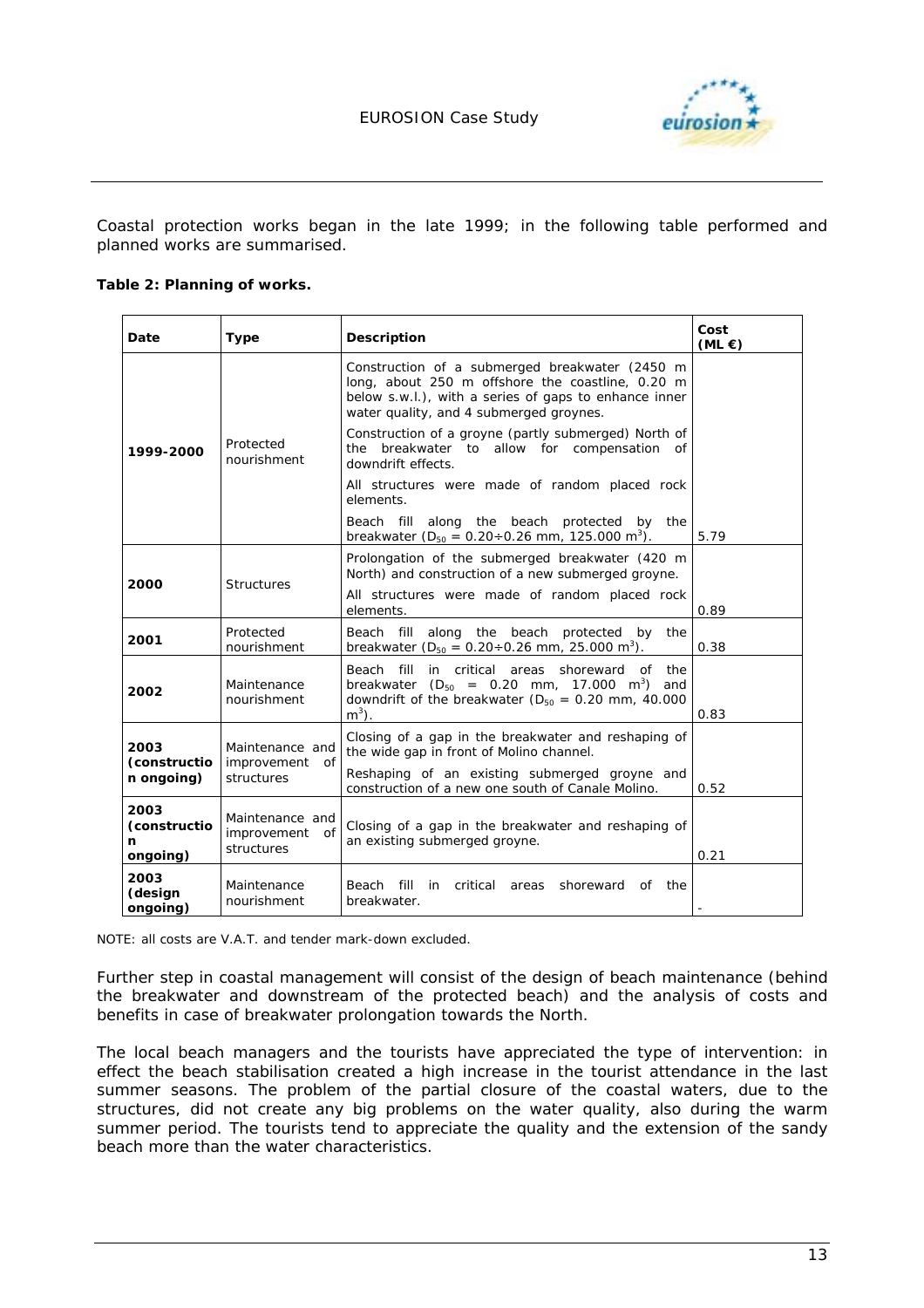

During the winter season some problems have been observed in relation to the stability of the protected nourishment close to the gaps. For that reason it has been chosen to close some gaps expecting an increase of the stability of the nourishment without an unacceptable effect on the internal water quality.

As forecasted, some erosion problem have been observed in the northern part of the beach, downstream of the protection system. The groyne placed in the northern area is a good solution to prevent extended erosion problems and it acts as fixed reference to perform the planned nourishment interventions on the beach and between the breakwater and the groyne.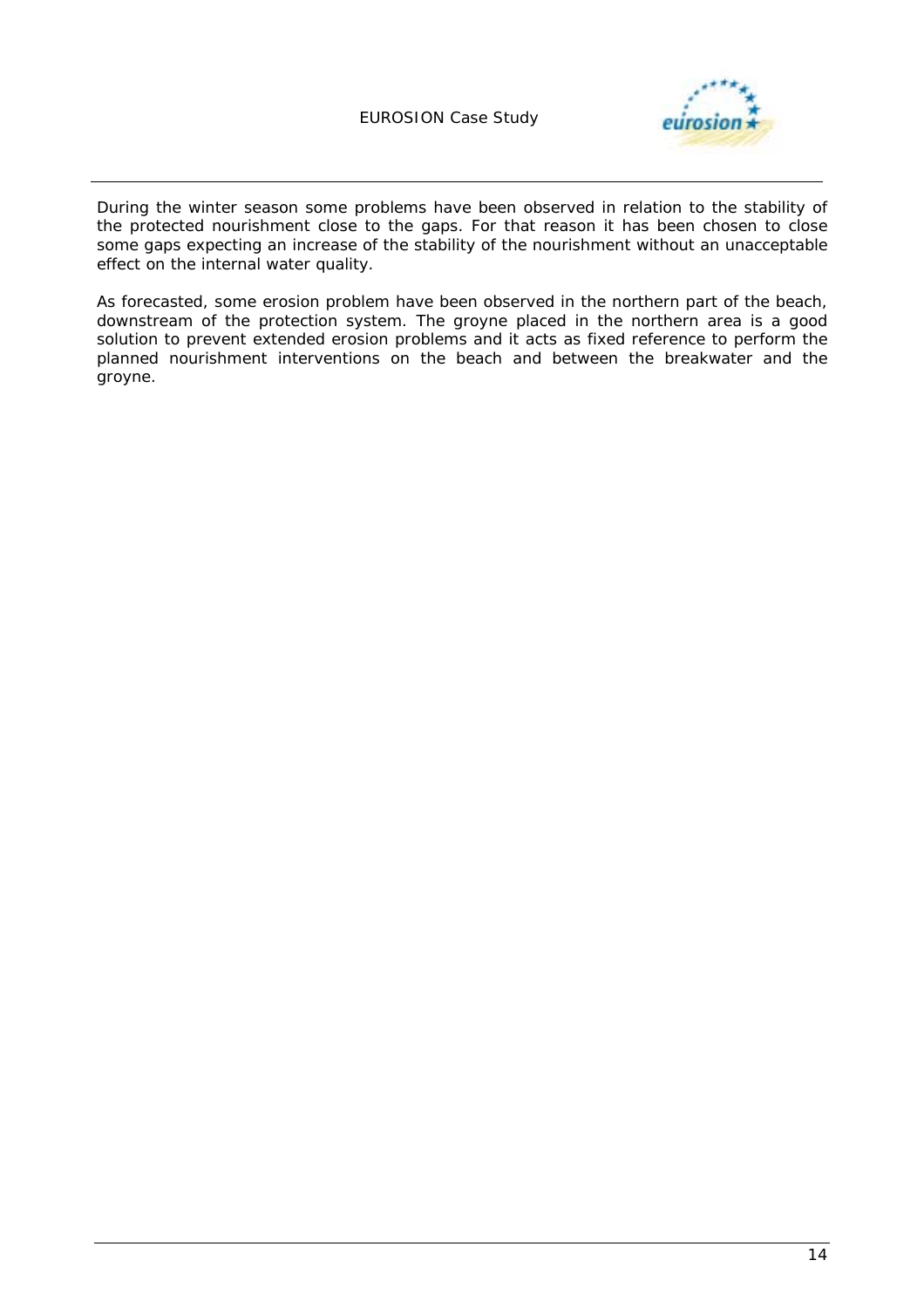

# **3. EFFECTS AND LESSONS LEARNT**

The last protection system adopted can be considered as a relative good and effective intervention: it is appreciated by the population and the beach users, without substantially negative effects to the environment and with a good cost/benefit ratio.

Nevertheless the experience shows that a continuous monitoring and management plan is necessary to maintain the level of anthropic impact that doesn't change the natural characteristics of the environment in the area, radically.

Unfortunately, the limited circulation of the sandy materials close to the coast, has forced to reduce the width of the gaps between the breakwaters in order to protect the beach extension, and many submerged breakwaters have been built between the gaps. Sometimes, also the height of the emerged breakwaters has been increased. These kinds of protections require, in any case, systematic nourishment in the most negatively effected areas.

In general, more frequent marine ingression and a worse seawater quality are a clear manifestation of the irreversible crisis through which the environment has undergone. This environment was once characterised by wide beaches, dune bars, pinewoods and brackish lagoon. During the past few decades, the environment has been heavily deteriorated as a consequence of immediate economic profit. Therefore, natural resources have been consumed at a rate untenable with a sustainable coastal management. This type of management will require high economic and social efforts especailly when the foreseen climate changes are taken in account.

### **3.1 Relation with ICZM**

It is thus clear that the highest priority is to maintain a reasonable beach width, which prevents flooding. The coastal maintenance is carried out by the Municipality and by the Regional department of shore protection.

At present, Emilia-Romagna Region is preparing a Master Plan (possibly available starting from 2005) for an Integrated Coastal Management, which will indicate the guidelines for an adequate coastal protection plan. The preferred strategy will mainly focus on nourishment actions, sometimes coupled with submerged breakwaters, to help the sediment restraint. In some of the coastal areas, nourishment using relict sands (dredged from the seafloor at a depth of 30-40 m; Idroser, 1996) or sediments derived from the excavation of Ravenna's harbour is already taking place.

# **3.2 Conclusions**

#### **Effectiveness**

- > Submerged breakwaters have limited local erosion of the coastline, but constructions always need maintenance. Nourishment has shown to be effective mainly when coupled with hard breakwaters.
- $\triangleright$  Profound knowledge of the system is absolutely necessary to successfully apply hard constructions.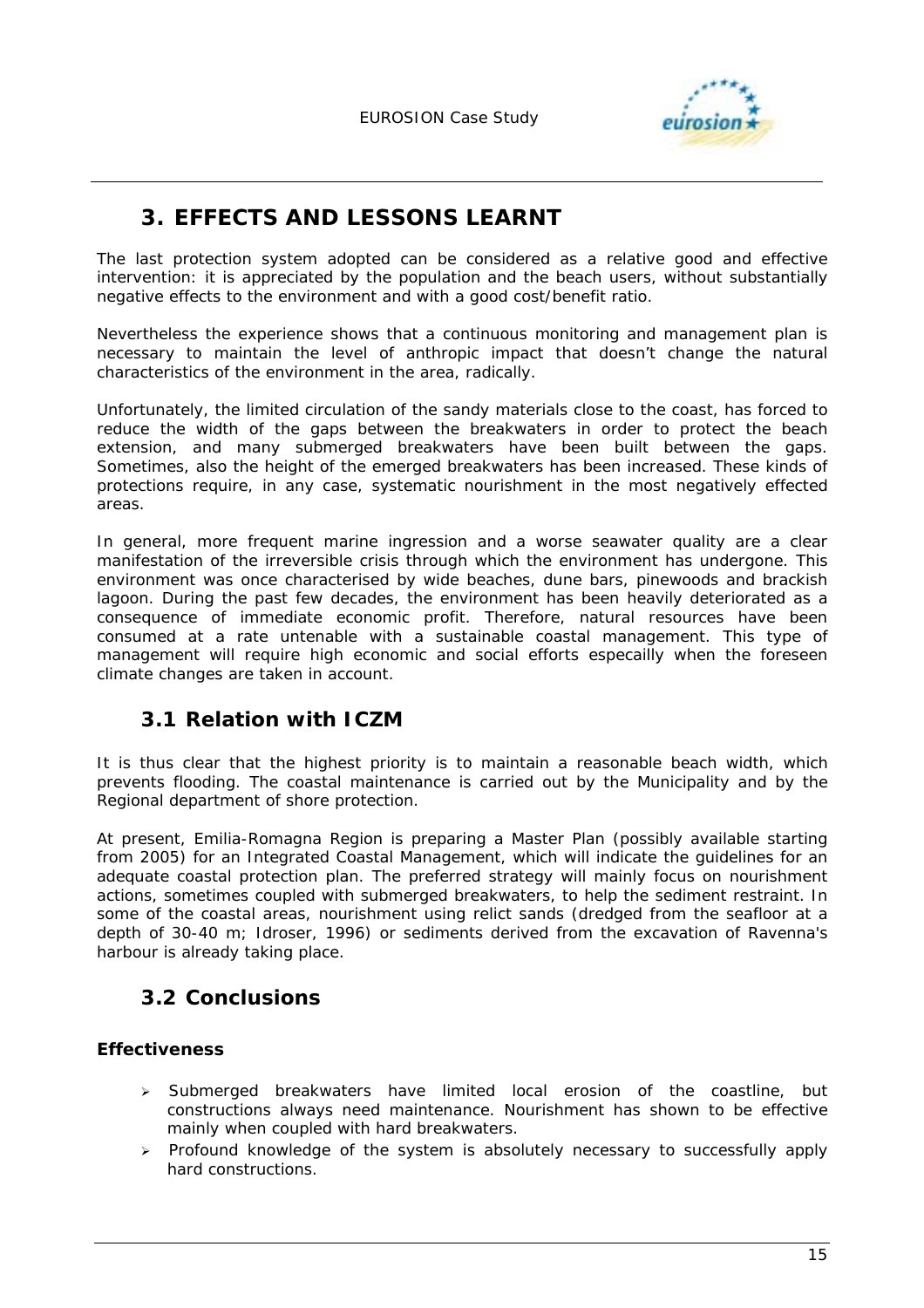

#### **Possible un**d**esirable effects**

- > Morphological variation of the beach and the seafloor.
- $\triangleright$  Increasing of fine sediments between breakwaters and coastline. The accumulation of muddy sediments could be connected to the increase of pollutant (i.e., heavy metals), which preferentially associate with fine sediments.
- $\triangleright$  Modification of the direction of solid transport.
- > Variations in (phyto- and zoo-) benthic populations.